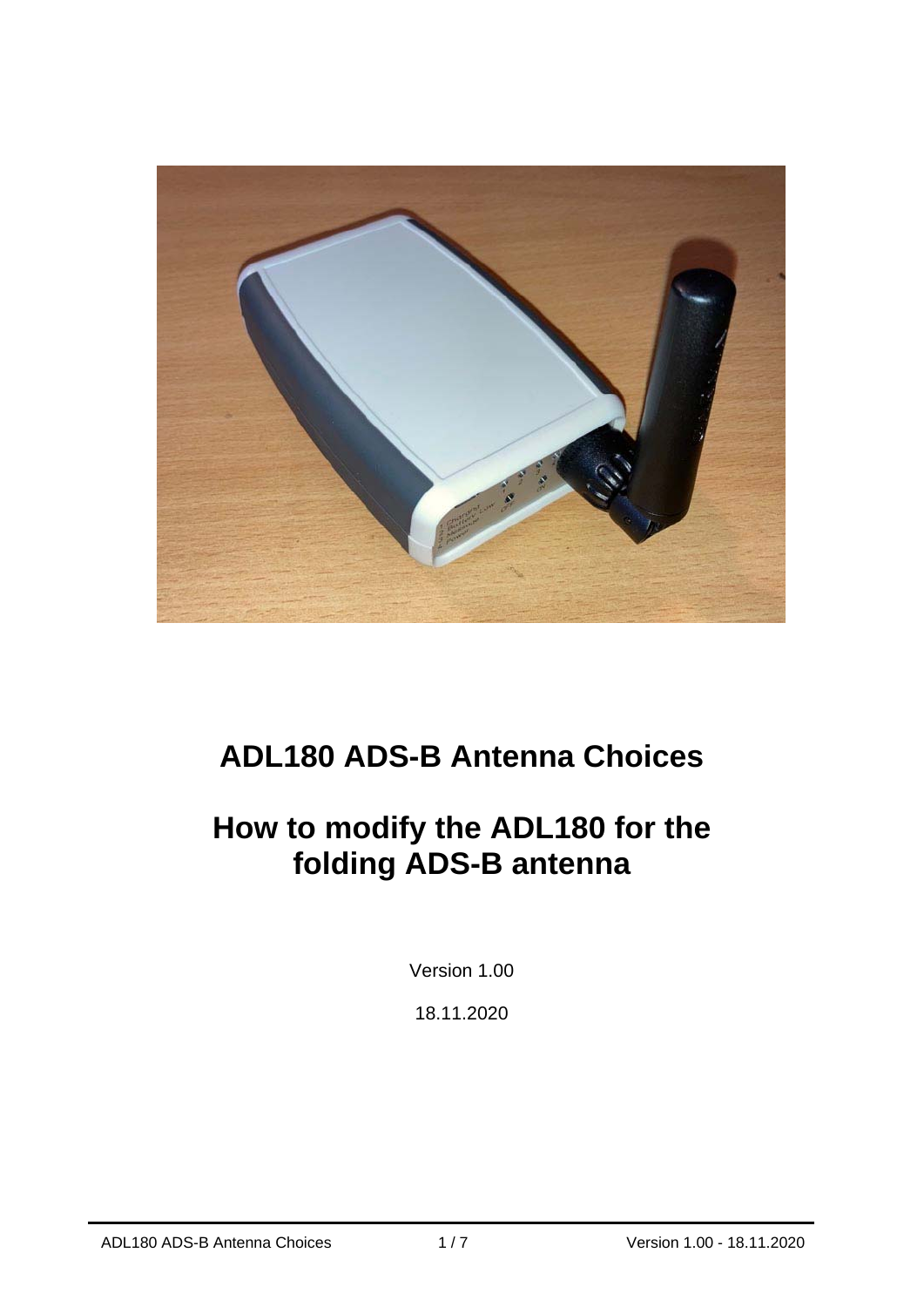#### **1 Introduction**

This manual gives you an overview of the ADS-B antenna choices available for the ADL180. Just to avoid any confusion the ADS-B antenna is the only external antenna of the ADL180. The other antennas (Iridium, GPS, WiFi) are inside the device.

#### **2 Antenna Options**

The perfect antenna would obviously be an external antenna on the hull of the aircraft. But as the ADL180 is all about being a portable device this is no practical solution.

There are three main choices of more or less portable antennas:



The suction cup antenna



The glue on antenna



The Garmin folding antenna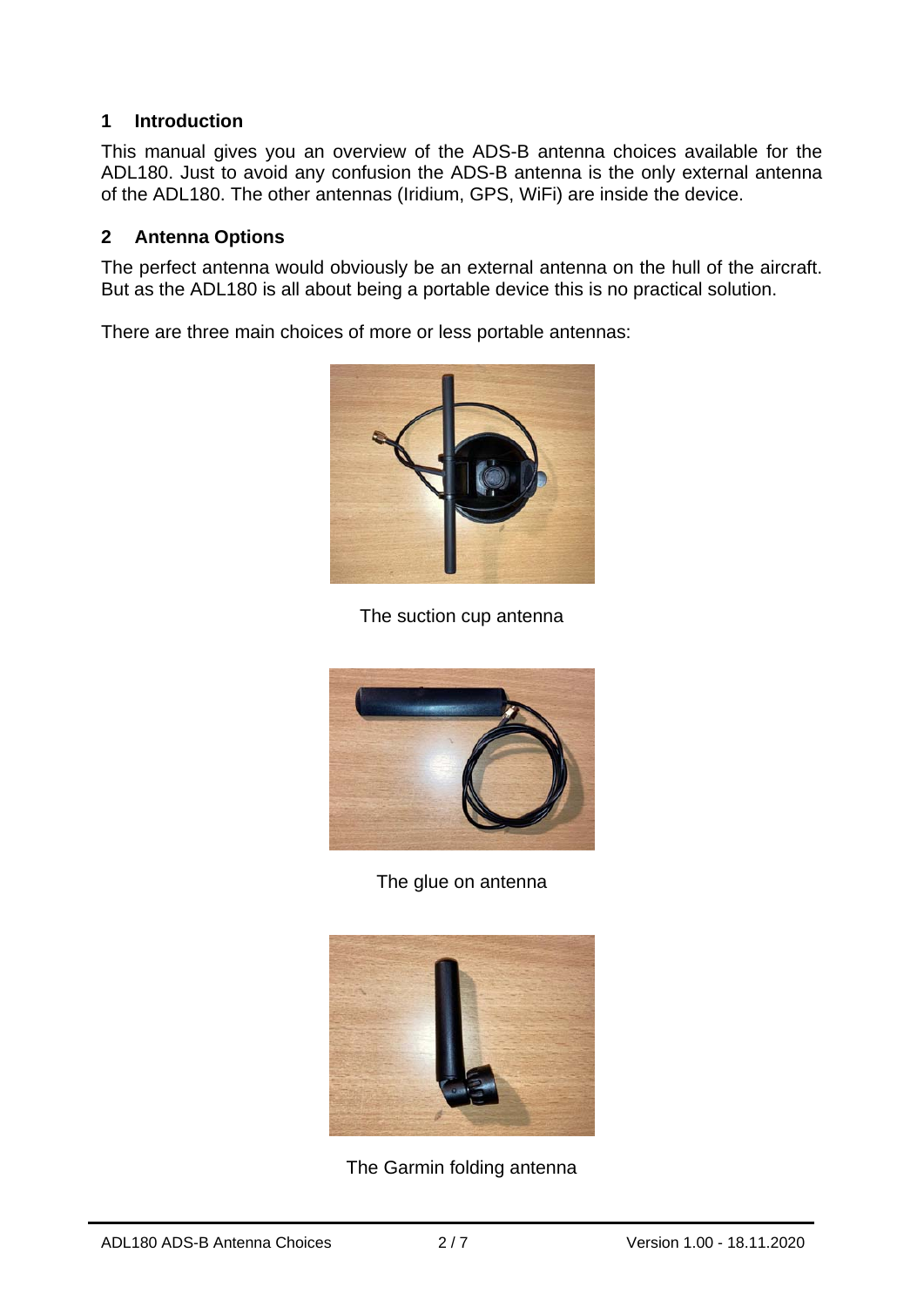#### **3 Which antenna to choose?**

Most ADL180 got delivered with the suction cup antenna. On special request the glue on antenna was supplied but as it is glued to the window it is no longer portable.

Both antennas can be connected directly to the ADL180 and will deliver similar performance. For maximum detection range both antennas can be enhanced with the optional ADS-B amplifier wired in as shown in the following figure.



ADL180 with suction cup antenna, optional amplifier and wiring

Beware that the amplifier will draw power so battery life will be reduced and the silver box can get quite hot in the sun. This will be the configuration for the greatest detection range but the extra wiring makes it a bit clumsy.

As a new option is the folding ADS-B antenna. This will most probably become the standard on new ADL180 deliveries from December 2020. This antenna will screw directly on the ADL180 ADS-B connector. Its detection range will sit between the suction cup antenna performance without amplifier and the configuration with amplifier.

So the folding ADS-B antenna will not bring the absolute maximum detection range but its performance is still very good and it makes a very nice package with the ADL180.



#### **So currently the folding ADS-B antenna seems to be the best overall choice.**

ADL180 with folding antenna installed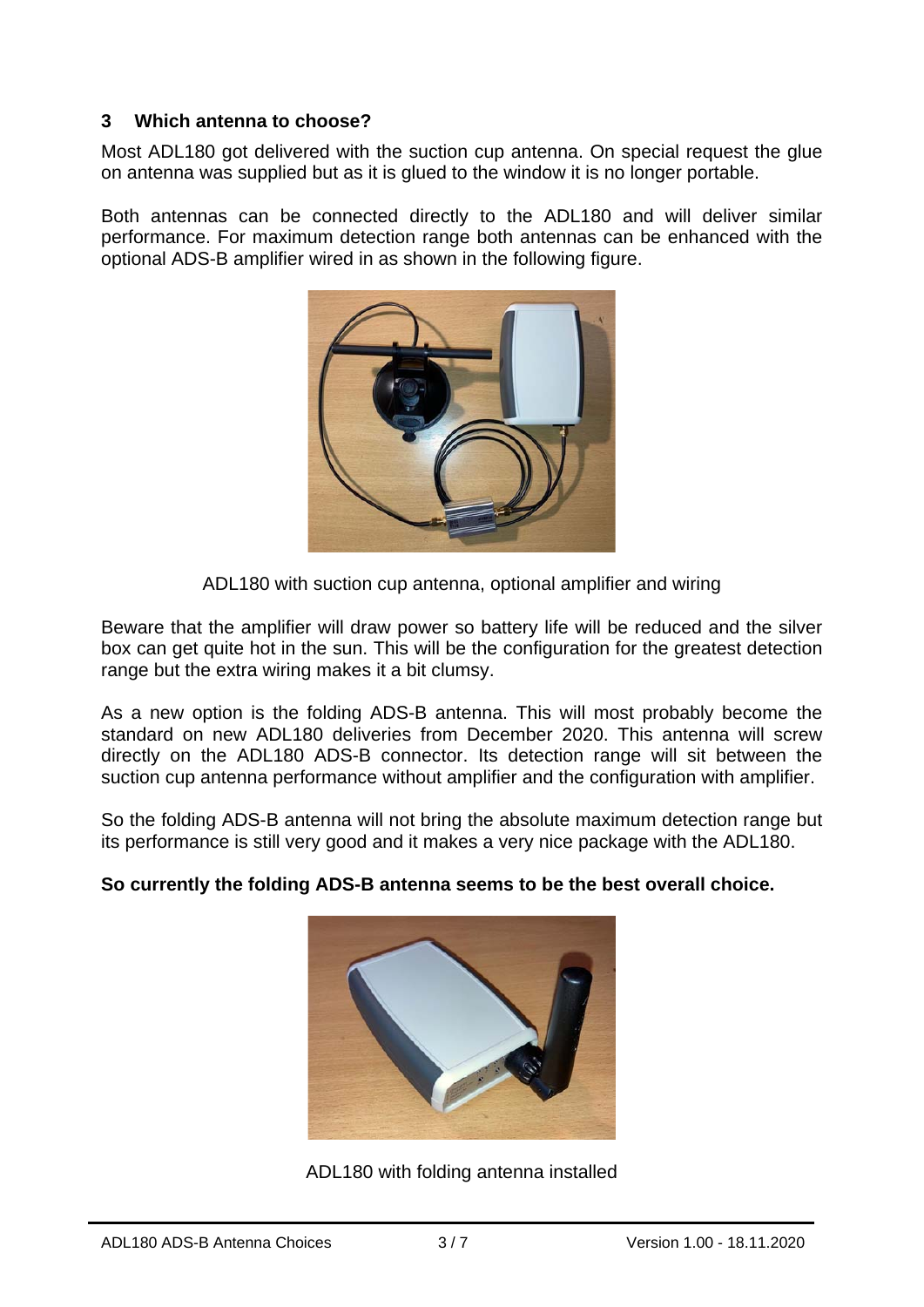### **4 Modifying an existing ADL180 for the folding ADS-B antenna**

You will need the following tools and materials:

- ADL180 device
- 8mm socket
- Garmin antenna part number 010-11825-00 (sometimes called GDL39 antenna) Available from many online pilot shops for around 30 USD each.
- Black ADL180 antenna spacer ring Available free of charge for ADL180 customers. Just write an email with your mail address to adl@ing-golze.de



Required materials for the folding antenna installation

Once you have all the materials please proceed as follows:

A) Gently unscrew the ADS-B connector nut with the 8mm socket. A nut and a washer will come off.

B) Push the black spacer ring over the ADS-B connector. The recessed side should face outwards as shown in the pictures below.

C) Reinstall the washer and nut. Tighten by hand with the 8mm socket. **USE GENTLE HAND FORCE ONLY. DO NOT USE TOOLS AS THIS MIGHT BREAK THE ADL180 INTERNALS**.

D) Screw on the folding antenna gently by hand and test the device. The antenna can also be swung around for easier storage of the ADL180.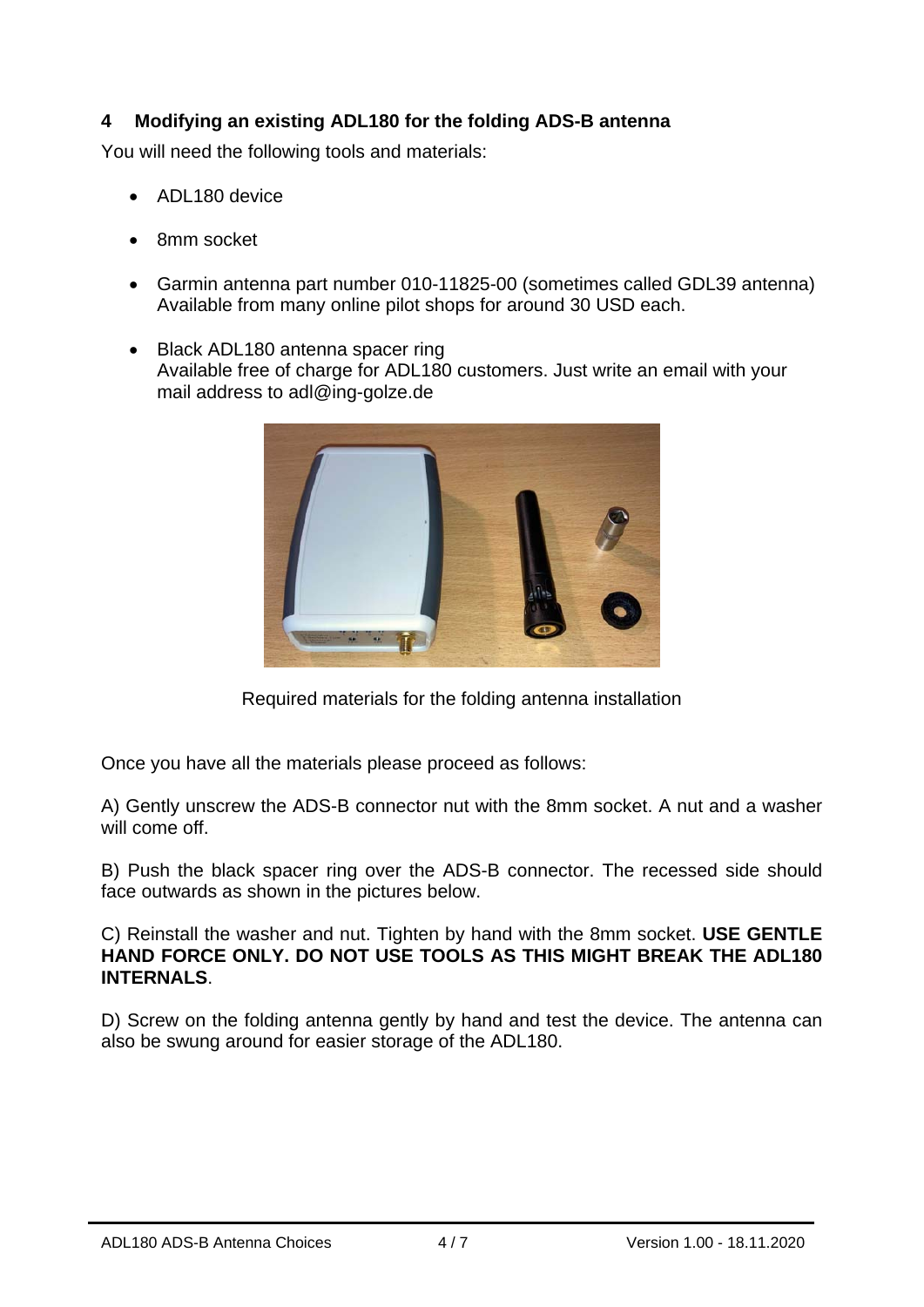

Gently unscrew the ADS-B connector nut with the 8mm socket



A nut and a washer will come off



Push the black spacer ring over the ADS-B connector. Reinstall the washer and nut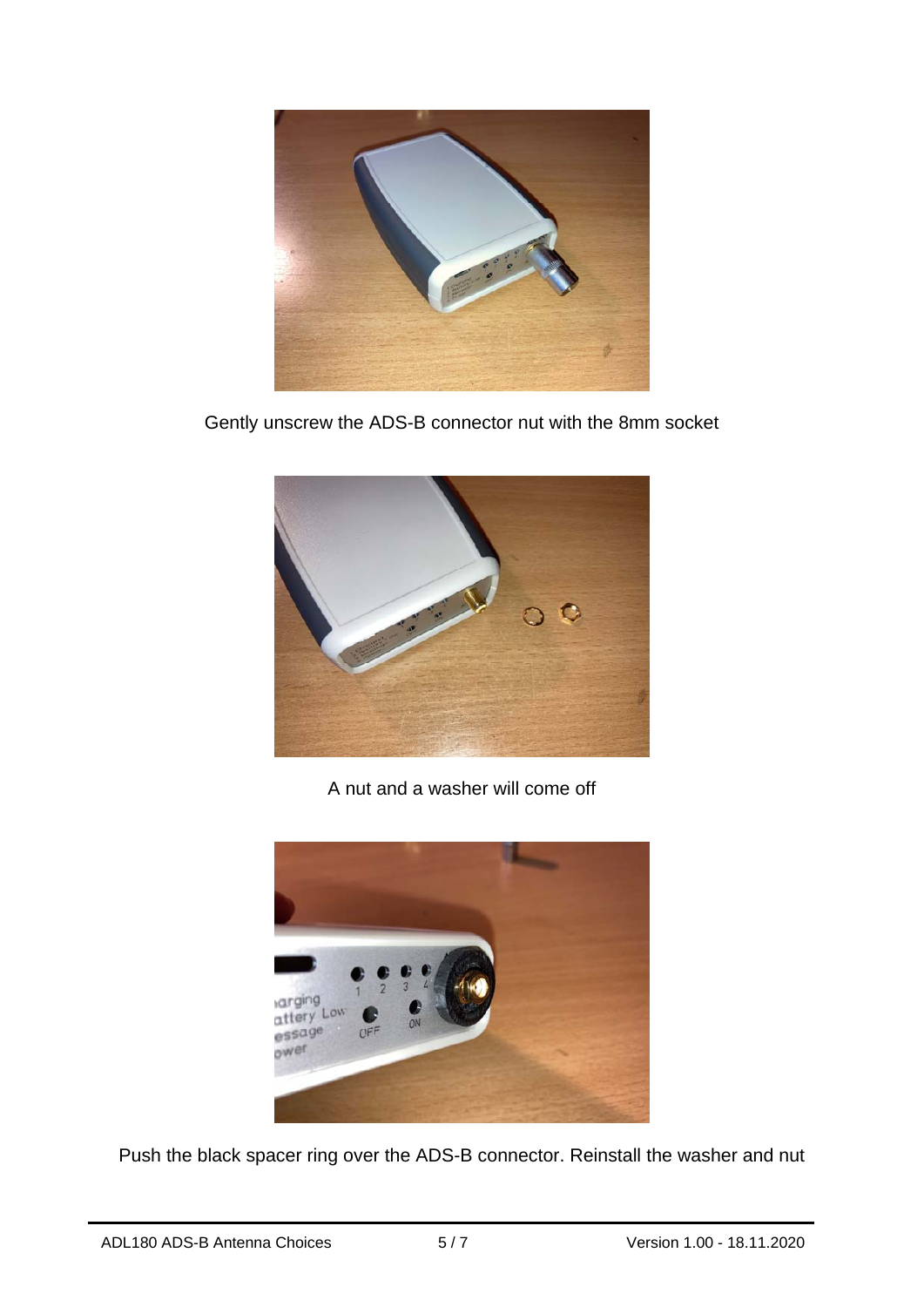

Tighten by hand only with the 8mm socket



Screw on the folding antenna gently by hand